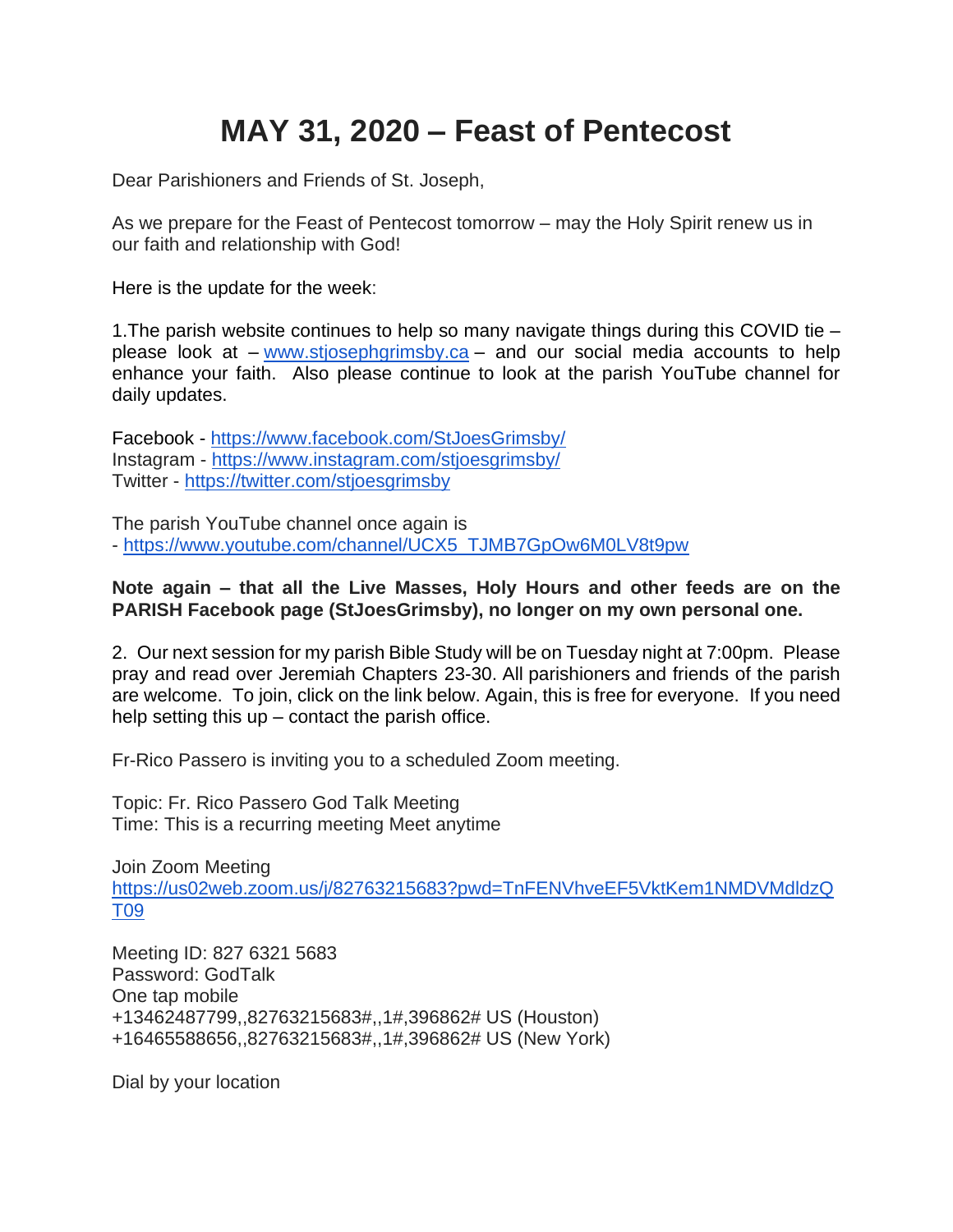+1 646 558 8656 US (New York) Meeting ID: 827 6321 5683 Password: 396862 Find your local number: <https://us02web.zoom.us/u/keyfn15vT>

3. I have included an update from Bishop Bergie regarding the opening of our churches. Sadly, for now, the status quo continues as we pray for an end to the spread of COVID-19 and look forward to worshipping together in person, inside our beautiful church. For now, we gather as the Communion of Saints digitally. See the attachment to this message for Bishop Bergie's letter.

4. We are reminded to pray for peace in our world – especially an end to racism and hatred against any individuals. What happened this week in Minneapolis is appalling and continues to show our need for prayer and to live as Jesus expects us to live "Love one another as I have loved you."

5. In continue to invite you all to utilize the FORMED.org platform. Again, free to all parishioners, there are NUMEROUS resources for you to check out as an individual and as a family. Free to all parishioners. I have again included the instructions to enroll here:

To log onto FORMED (again FREE to all parishioners)

- Visit [www.formed.org](http://www.formed.org/)
- · Click Sign up
- Click I belong to a parish or organization
- Type St Joseph Grimsby  $-$  in the "find your parish or organization" box and click on our parish name once it populates
- **Click Next**
- Add your name and email address  $-$  then click sign up
- · Enjoy FORMED

6. Please find the Daily Mass Intentions for the upcoming week attached to this email. Note – if you wish to have a Mass celebrated for a loved one – please contact the office. Offerings for a Mass in the Diocese of St. Catharines are \$10 per name per Mass. Contact the parish office for more details.

7. Continue to stay connected to each other. Use telephone, text, email, Facetime, Skype, Zoom, Microsoft Teams, and many other platforms to stay connected. Please continue to pray for and care for one another. Know that I pray for you all daily.

8. Thank you again for remembering the parish regarding finances. **Please continue to use the parish e-transfer email – [myparishgift@gmail.com](mailto:myparishgift@gmail.com)** (remembering there is to be no security question or password) **If you use the e-transfer option – please add your envelope number in the message line**. You can also continue to drop off your parish envelopes in the mailbox just outside the parish doors. I check and empty it several times a day. God bless you for your generosity.